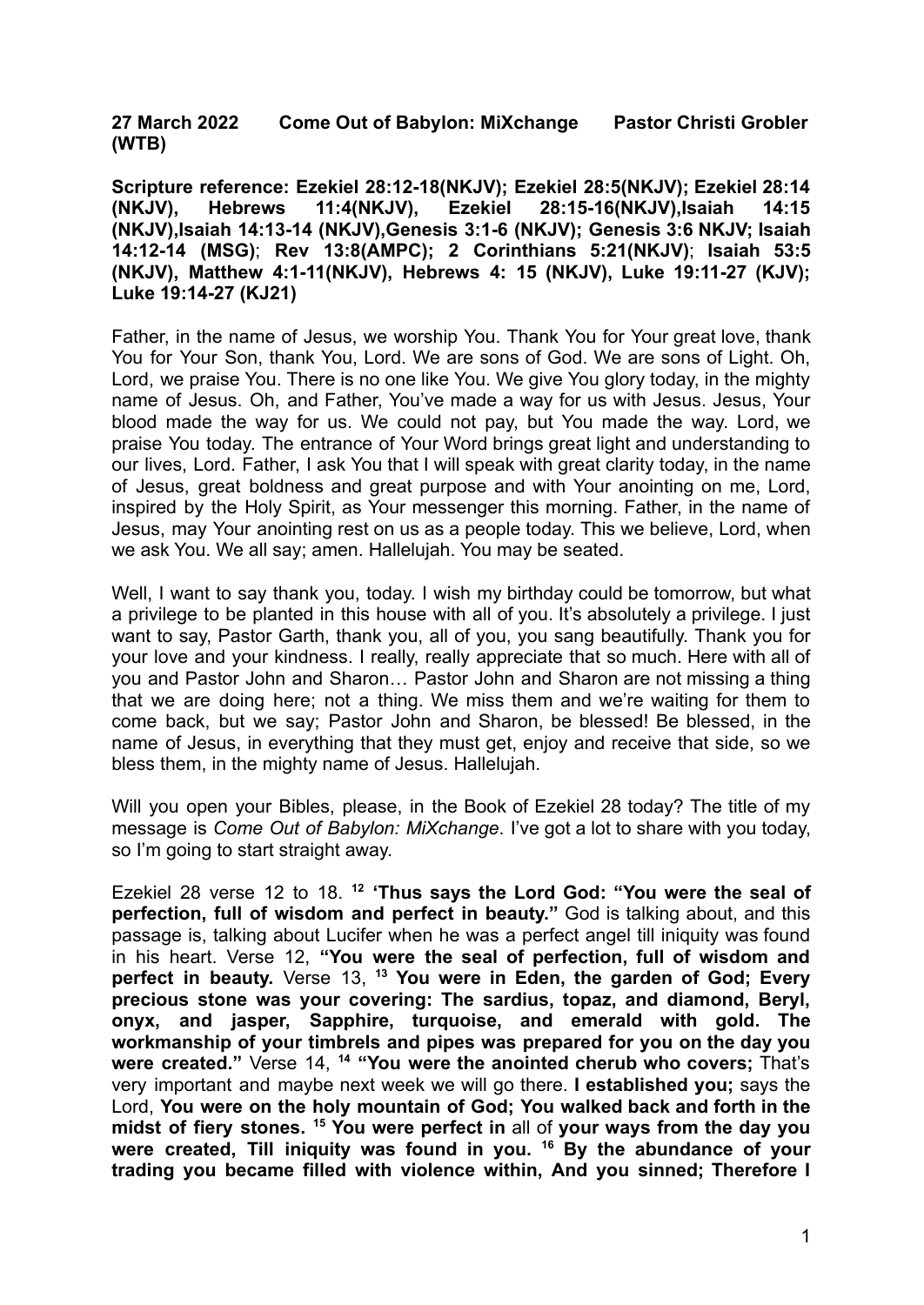**cast you as a profane thing out of the mountain of God; And I destroyed you, O covering cherub,** angel, **From the midst of the fiery stones.** Verse 17, **<sup>17</sup> Your heart was lifted up because of your beauty; You corrupted your wisdom for the sake of your splendor; I cast you to the ground, I laid you before kings, That they might gaze at you.** Verse 18, **<sup>18</sup> You defiled your sanctuaries By the multitude of your iniquities, By the iniquity of your trading" (Ezekiel 28:12-18 NKJV).**

When Pastor John ministered this, Pastor John made this comment; *this is a very important word, 'your trading'. The iniquity of your trading*. Now, I have studied this passage of scripture for many years and times in my life, and when Pastor John said that, the Lord spoke to me while listening to Pastor John and the Lord said, "Mark that word." I did, 'your trading', the iniquity of your trading.

Then Pastor John was ministering on *The Power of Resurrection*. When Pastor John shared at the end of that message; *the world's economy can collapse and how can God, He can, give you and me a way out? Just like in the days of Elijah and the widow woman.* Pastor John said; *We live in such a mindset in Babylon, that we are so indoctrinated… "I must take care of my retirement. I must take care of my future." We do not even consider that God has a plan for us because we do not have a revelation of how God works outside our modern day Babylonian mindset,* Pastor John shared, *If we were free from the Babylonian systems, then we do not have to use their systems.*

The very moment Pastor John said that, the Holy Spirit prompted me right there where I was sitting in my chair. He said to me, "Christi, ask Me for that." Since Pastor John has been ministering on Kingdom Economics, I've been enquiring from the Lord and I've been praying about it. Also, you will remember, at the beginning of this year, Pastor John said; *God will ask you to do things. Not just because He's answering you, but because He requires someone to ask and not because you can take credit for it, because He requires someone to ask.* Now, that can be for many, many things.

So, please open your Bibles at Ezekiel 28, well, you're actually there and we're going to go back to verse 5. So, the Lord wanted me to look at the word *trading*, the iniquity of his trading. I started to read what the Bible, the Word of God, says about it and one of the scriptures I immediately read because I was there in Ezekiel 28, just like you, you opened your Bibles this morning, and I was meditating and musing because somehow I did not want to look at this word because of how people minister about this passage and spiritual warfare and many other topics. But the Lord really prompted me to start and look at this.

So let's look at Ezekiel 28 verse 5. Most of my scriptures today is New King James. Now, in this first part of Ezekiel 28, God is actually speaking to the real king of Tyra here; **<sup>5</sup> By your great wisdom in trade you have increased your riches, And your heart is lifted up because of your riches (Ezekiel 28:5 NKJV).** The moment I read that, the Lord said to me and I understood immediately, He said to me, "Christi, now you will understand why the word *MiXchange* is so huge and so powerful that I gave Pastor John." He said to me, "This, in fact, is actually everything.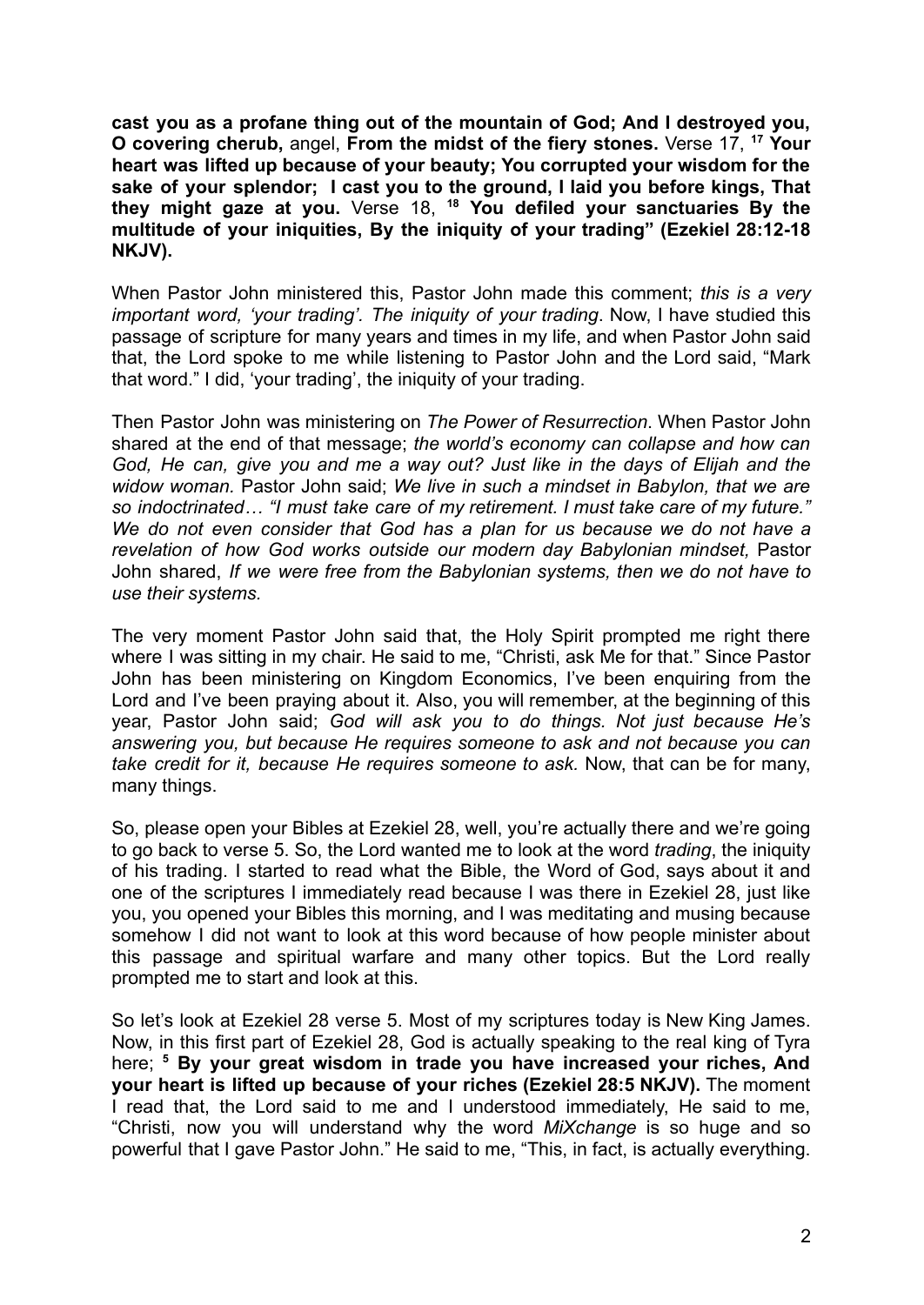This is the how." When I was reading all the scriptures and especially looking at verse 5, I immediately saw it. I immediately saw it. It started to open up for me.

The first thing that the Lord said, even while He was saying it to me, I said, "Lord, I see it." He said to me, "Christi, what's the synonym for *trade*?" Immediately I said, "Exchange, Lord. Exchange." So, I just want to, and I've asked them to put it on the board. What does it mean to trade? *It's to exchange, to swap, to do business with,* and *to barter*. I did not really know that word so well, but to barter. I immediately saw it. The Lord showed me why it was all about *MiXchange*. The way and why God gave it to Pastor John.

Listen to this, *to trade or to exchange is the basis of every economy. It's the way all kingdoms expand.* The kingdom of God and the kingdom of darkness*. If we trade, how we trade and with whom we trade*. Now, we all understand this. I know when it comes to understanding the economy but I've never seen this like this in the light of self-oneness, living for myself versus *MiXchange*. This is very, very powerful.

In the natural, we all trade and this is very important for us to take note from the beginning what the Holy Spirit is saying here. In the natural we all trade, we all exchange, all the time. We exchange with what we do have for the things that we do not have. I just want to add here, to lay a foundation today for where we are going next Sunday. We trade legally. We do not walk into a shop and just take a TV or a laptop or food. No, we trade legally. So to exchange, my exchange, your exchange is the foundation of our personal economy. Through exchanging we have food to eat, clothes to wear, and we can travel. Our ability and skill that we have to trade to exchange with what we have in our hands, determines our economic success or failure in the natural or spiritually.

This is very huge. It's true for an individual. It's true for a family, and it's true for a nation. Our ability to exchange defines our economy. This is very, very important for us; as it is in the natural, so it is in the spirit. Our ability with what is in our hands, will determine how we can exchange in heavenly places. We will go there next Sunday, it will define the spiritual economy that we walk in. Abraham... What you obey God to do, what you give, what you give, is your worship. Here are the MiXchangers currently, they're sitting. I know we are all MiXchangers. Just like Abraham not knowing where they are going, they are first seeking the Kingdom of God and He will add unto them. It's true for us too. But this concept, Babylon does not understand because, "I have to plan in Babylon, you have to know what is the next thing happening." It's not just money. It's what you obey, your life, your choices, opportunities, and we're going to talk about your worship and who you are worshiping. Self oneness exchangers have devastating outcomes.

Then God showed me something that I've never seen before. Let's go back to Ezekiel 28, this time, verse 14. Here we see Satan as Lucifer, when he was still the good angel, until iniquity was found in his heart. Very, very important here, <sup>14</sup> **…You were on the holy mountain of God**, I'm going to read verse 14 with you once again. <sup>14</sup> **"You were the anointed cherub**, angel, **who covers; I established you; You were on the holy mountain of God; You walked back and forth in the midst of fiery stones (Ezekiel 28:14 NKJV).** That holy mountain is very important. I've shared with you in the past a little bit about Hebrews 12. We have come to Mount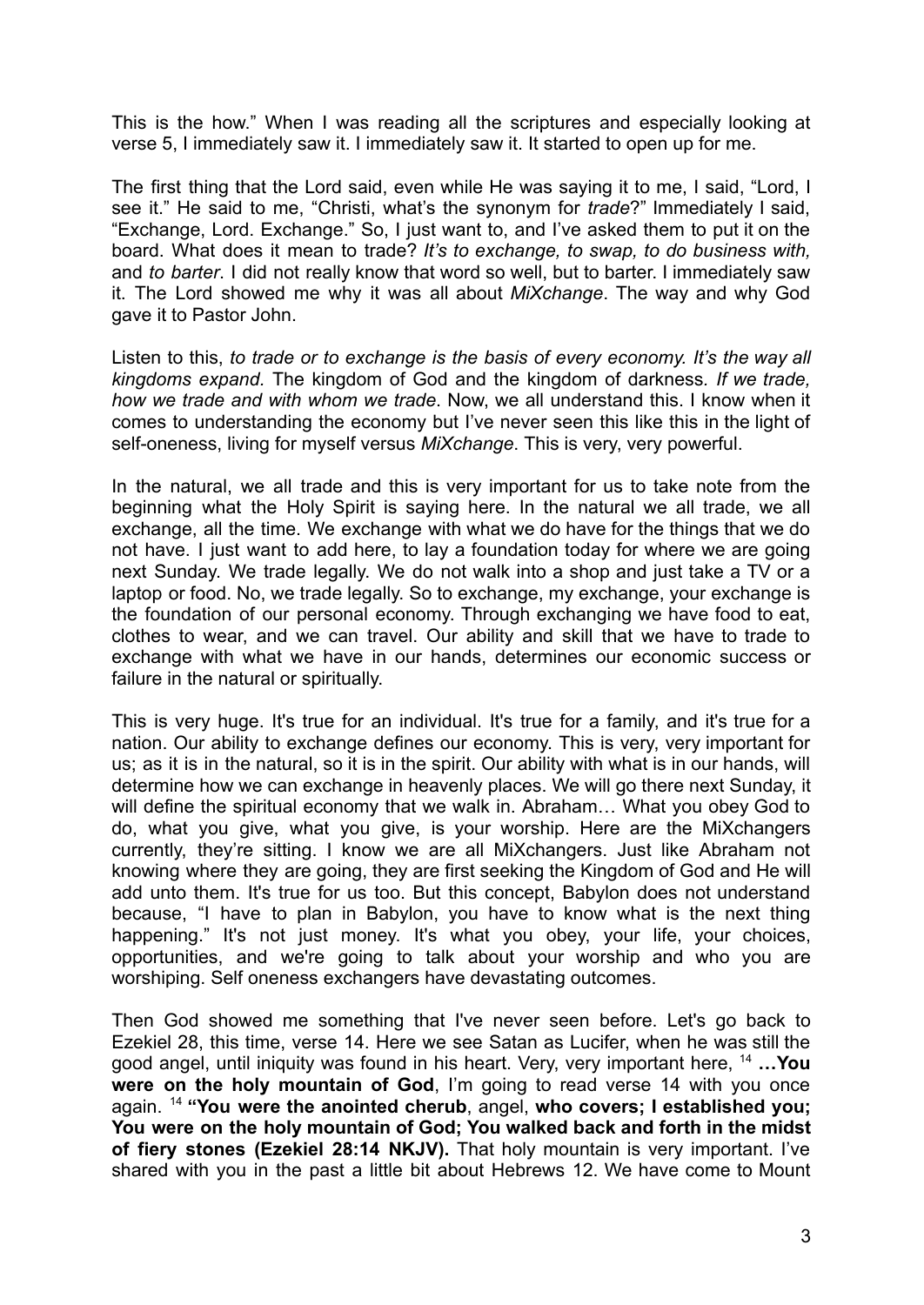Zion. We have come to the church of the assembly. We have come to the Judge of all the earth. When you read about the mountain of God there, you read about the Ecclesia, a place of government. It is judicial, governmental, it is all about legal activities.

I want to remind you what we spoke about. Things that we do here on the earth, there's a witness before the Judge of all the earth. Remember we spoke there about James 5? The Bible says remember the corrosion of your gold and silver is witnessing against you before the Judge of the whole earth.

Choices we make here on the earth have governmental and eternal outcomes right now in heaven. Things are speaking about our actions today that are not only in the earth, but already in Heaven. Like Abel, and I want you to open your Bible at Hebrews 11 verse 4. I've added this scripture this morning. This is very, very powerful.

You will remember we spoke about Abel, the sacrifice, the exchange that he made with God, like Abel, he exchanged with God his first and his best. To that God Himself witnessed and testifies. I want to read this for you. Also New King James verse 4. **<sup>4</sup> By faith Abel offered to God a more excellent sacrifice**, that is an exchange, it was the way he exchanged with God. **…Through which he obtained witness that he was righteous,** listen to this, **God testifying of his gifts.** God is testifying of his exchange **and through it he being dead still speaks (Hebrews 11:4 NKJV).** So God declared him righteousness, but I want you to understand what God showed me here. Abel gained a voice still speaking today.

The Lord showed me, about the cloud of witnesses. The cloud of witnesses, they have a stand and a place with God. Many of them qualified in the exchange of their lives like Abel, on the basis of their obedience and exchange on the earth. That is why I believe in my heart that God allowed Brother Kenneth Hagin to share in a dream with Pastor John about the legacy transfer, that he has bought this house, because he still has a voice, because of the exchange of obedience and worship that they did in the day when they lived. All glory to God. This is very important.

So Satan had a place near the throne of God. He was perfect in his ways, till something changed in his heart. Let's read verse 15. Everything is about our hearts. Everything is about our hearts. Verse 15, says so beautifully, **<sup>15</sup> You were perfect in your ways from the day you were created, till iniquity was found in you (Ezekiel 28:15 NKJV).** Now this is important for today, because the definition for iniquity is a bit, there is much more.

I just want to start with this today. *Iniquity* means: *a deviation from justice and righteousness.* You see, from that legal, judicial place of the Ecclesia how God's government works. Satan made the choice to turn away from righteousness and justice. He started to look at his own self-oneness, his own perfection, as though he was worthy of the worship that went to God. Pride turned his eyes away from God, and took him down a path of wrong thinking where he did not blow his mind, that lead him to sin. Now this is very important for us to understand. God allowed Satan to trade and exchange in heaven. He allowed him; that was good, until iniquity was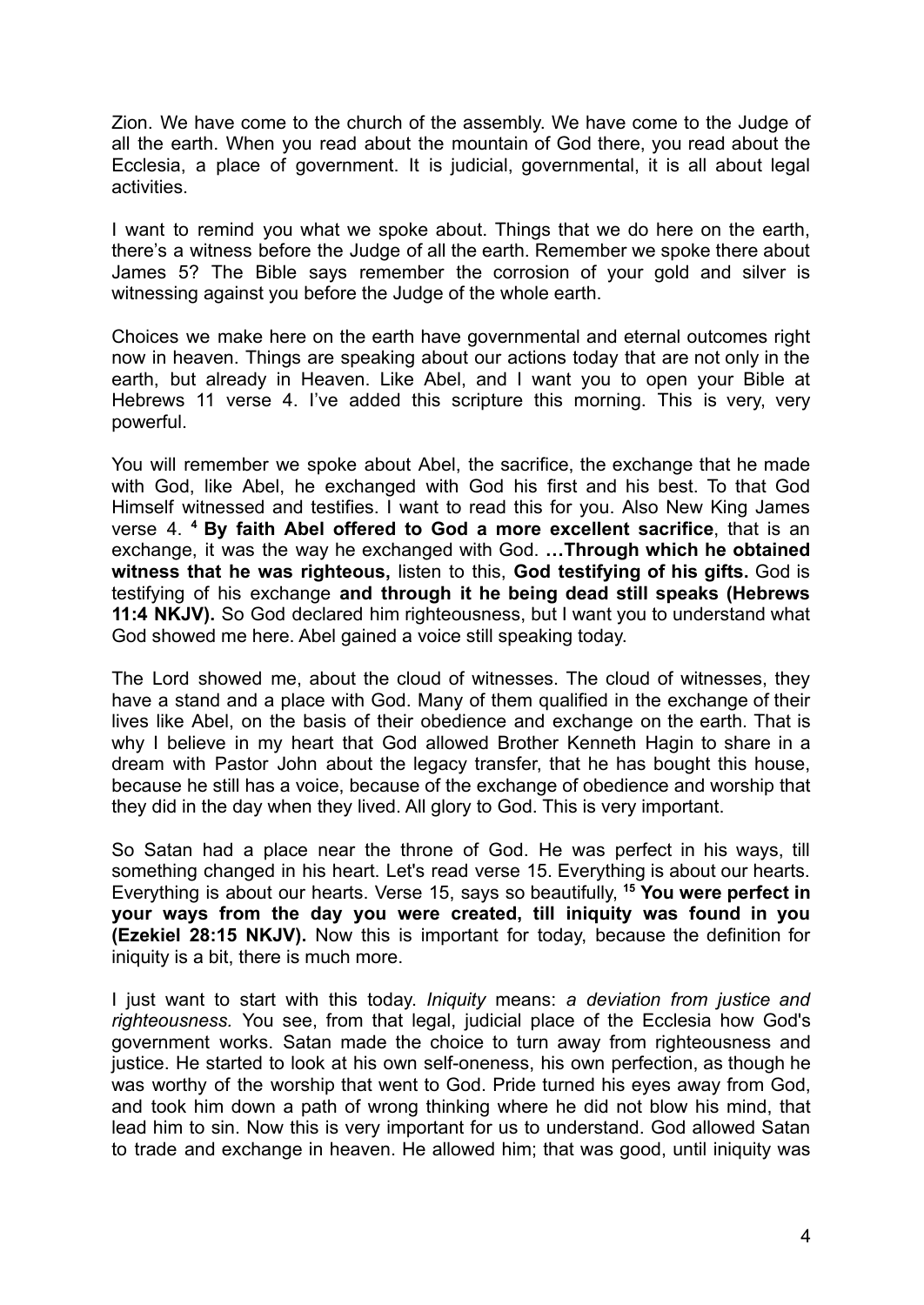found in his heart. We're going to see today that exchanging is a spiritual principle of God. The problem came in with Satan when he allowed that iniquity into his heart.

Pastor John shared with us, Satan's worship was no longer directed to God, it was now directed towards himself. Pastor John said, *What was Satan trading with?. He was trading with the praises of the beings on the earth. He was very active on the mountain of God. But then suddenly, he started to take the praises for himself.* Pastor John shared with us, if we think, as the church, we were just born as human beings just to live here on the earth. No, he said we made a very great mistake. We were born into an ancient confrontation. The ancient confrontation is an eternal, ancient confrontation between God and a very superior being that God created.

Satan wanted to be like God. As he started to trade with the sinful, twisted things in his heart, in the beginning, like I said, his trading was not bad, until iniquity was found in him. Then he corrupted his wisdom, and defiled the sanctuaries, says the Word of God. Let's read verse 16 again, very important, **<sup>16</sup> By the abundance of your trading you became filled with violence within, And you sinned; Therefore I cast you as a profane thing out of the mountain of God; And I destroyed you, O covering** angel**, From the midst of the fiery stones (Ezekiel 28:16 NKJV).**

Satan lost his place. So here's the part that in this light, I have never seen before. Satan then started to build his own kingdom, because he wanted to be worshiped, just like God. And he is still after that today. Pastor John shared with us in Isaiah 14, and I want us to look at it because I want you to see this self oneness in his heart that started to speak. Also from the New King James, **<sup>14</sup> How you are fallen from heaven,** Isaiah 14, verse 12, **How you are fallen from heaven, O Lucifer, son of the morning! How you are cut down to the ground, You who weakened the nations!**

Now from verse 13, I want you to pay attention because he declared five 'I wills'. Five statements that he made that came out of his self-oneness, <sup>13</sup> For you have **said in your heart: 'I will ascend into heaven, I will exalt my throne above the stars of God; I will also sit on the mount of the congregation,** in the New Testament we have come to Mount Zion. Then in verse 14**, <sup>14</sup> he says, I will ascend above the heights of the clouds, I will be like the Most High.** Then he says, number five**, I will be like the Most High. (Isaiah 14:13-14 NKJV)**

Yet verse 15 says, **<sup>14</sup> Yet you shall be brought down to Sheol, to the lowest depths of the Pit (Isaiah 14:15 NKJV).** I just want to amplify verse 13 to you once again. Lucifer said, **I will ascend into heaven, and I will exalt my throne above the stars of God**. So Pastor John made this statement, and I've asked them to put this statement on the board, because it's so the heart of everything that the Holy Spirit is bringing us messages to understand this evil thing of self-oneness.

Pastor John made this statement. Like I said, it's really the call. *Let me tell you, every time you have an expression of self-will in your life, you also, just like Lucifer, make a choice to exalt yourself, your throne above the stars of God.* This is very important. Satan wanted a kingdom, just like God. But the challenge he faced is he cannot create anything, in setting up his kingdom, Lucifer had to get his own domain. But everything at that time belonged to God. Satan knew in order to get his own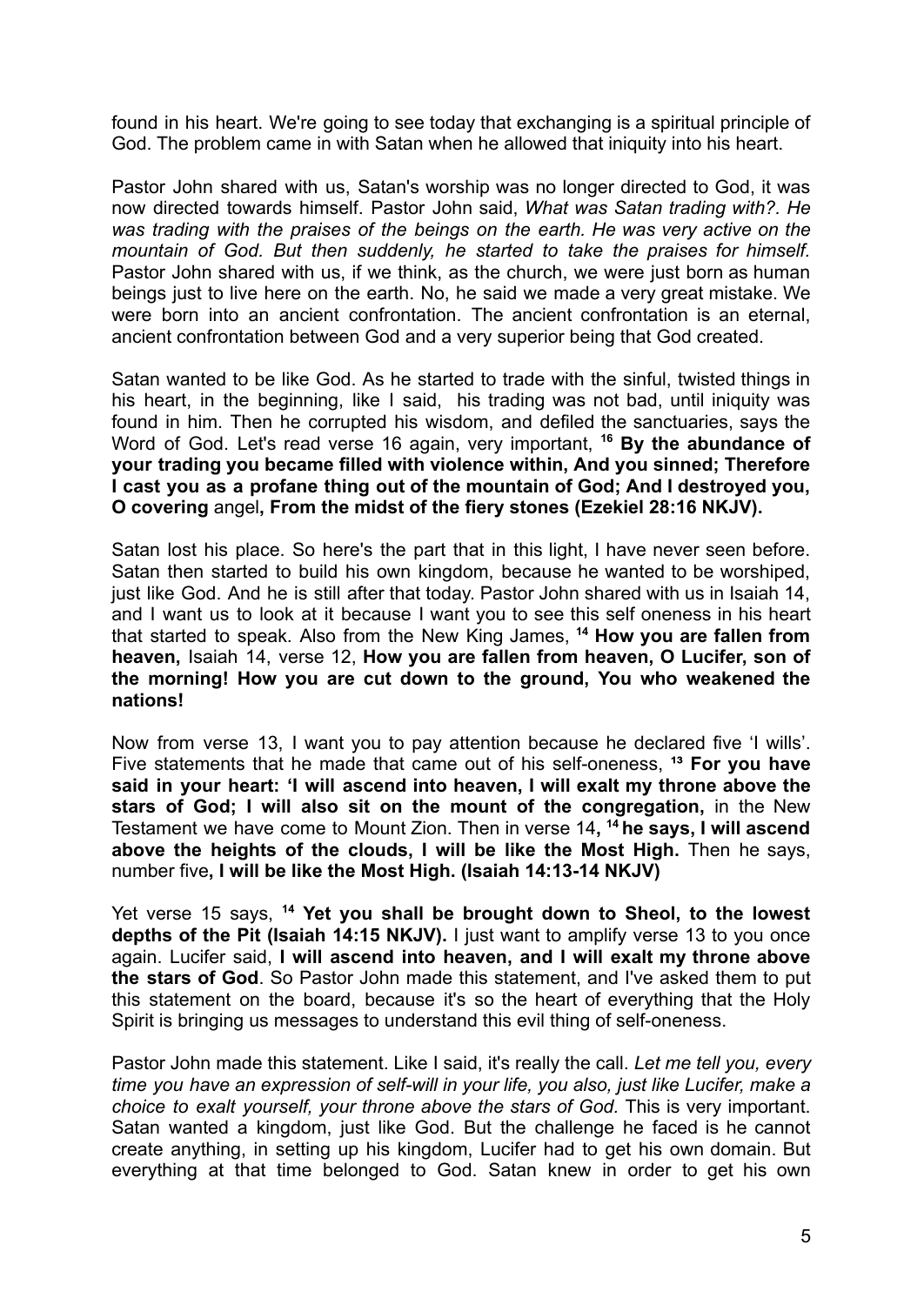kingdom, he needed to get his own territory in which to establish his own kingdom. When he saw that God gave the Garden of Eden to Adam and Eve to give them dominion over the earth, he saw the very opportunity he was waiting for.

He knew Adam and Eve would never just hand over their dominion to him. I want you to listen to this today. This is what God started to show me. Satan knew he had to trade it away from them. Remember, he was a master trader in heaven. He understood God's economy, and the legal requirements of exchanging to bring increase in any kingdom. For Satan to be legally able to establish his own kingdom, he needed to legally exchange dominion away from those that God gave it to. It's very important. I'm going to read this once again, because God is giving us the time and the place in Witbank, in Johannesburg, every place where Pastor John's feet is, where he's going.

For Satan to be legally able to establish his own kingdom in any place. He needed to legally exchange dominion away from those to whom God had entrusted it. Now we're going to go to Genesis chapter three, verse one to six, because here we see, Satan came to exchange with man for the first time. Also, the New King James, verse one. **¹ Now the serpent was more cunning than any beast of the field which the Lord God had made. And he said to the woman, "Has God indeed said, 'You shall not eat of every tree of the garden'?" And the woman said to the serpent, "We may eat the fruit of the trees of the garden; but of the fruit of the tree which is in the midst of the garden, God has said, 'You shall not eat it, nor shall you touch it, lest you die.' "** And we know that is wrong. Verse 4, **<sup>4</sup> Then the serpent said to the woman, "You will not surely die. For God knows that in the day you eat of it your eyes will be opened, and you will be like God, knowing good and evil."** Look at verse 6, **<sup>6</sup> So when the woman saw that the tree was good for food, that it was pleasant to the eyes, and a tree desirable to make one wise, she took of its fruit and ate. She also gave to her husband with her, and he ate (Genesis 3:1-6 NKJV).**

What happened here? In order for Satan, to gain the dominion that has been given to Adam and Eve. Listen very closely. Satan needed to exchange something for something. That's what exchange means. Satan needed to exchange something for something. In the past, one would take a donkey and exchange it for a cow. I did some research on this matter when God started to show me this. And it looks like the coin system started to come in around 600 years before Christ. Now we don't exchange a donkey for a cow, we exchange money for a cow, money for a cell phone. But you exchange something for something.

Satan needed them to legally exchange their dominion for something that he would give them. The only thing that Satan had to offer, very important, was sin, lies and deceit. That was the product that he could use to exchange with them. Satan needed his sin to look appealing to Adam and Eve, that they would be willing to take what he was offering, and he is doing the same with us today. He needed to draw them away from their worship to God, and into an exchange.

I just want you to look at Genesis 3, verse 6, again, because he does come to make it very appealing. Verse 6. **<sup>6</sup> So when the woman saw that the tree** actually **was** very **good, it** *was* **pleasant to the eyes, and a tree desirable (Genesis 3:6 NKJV).**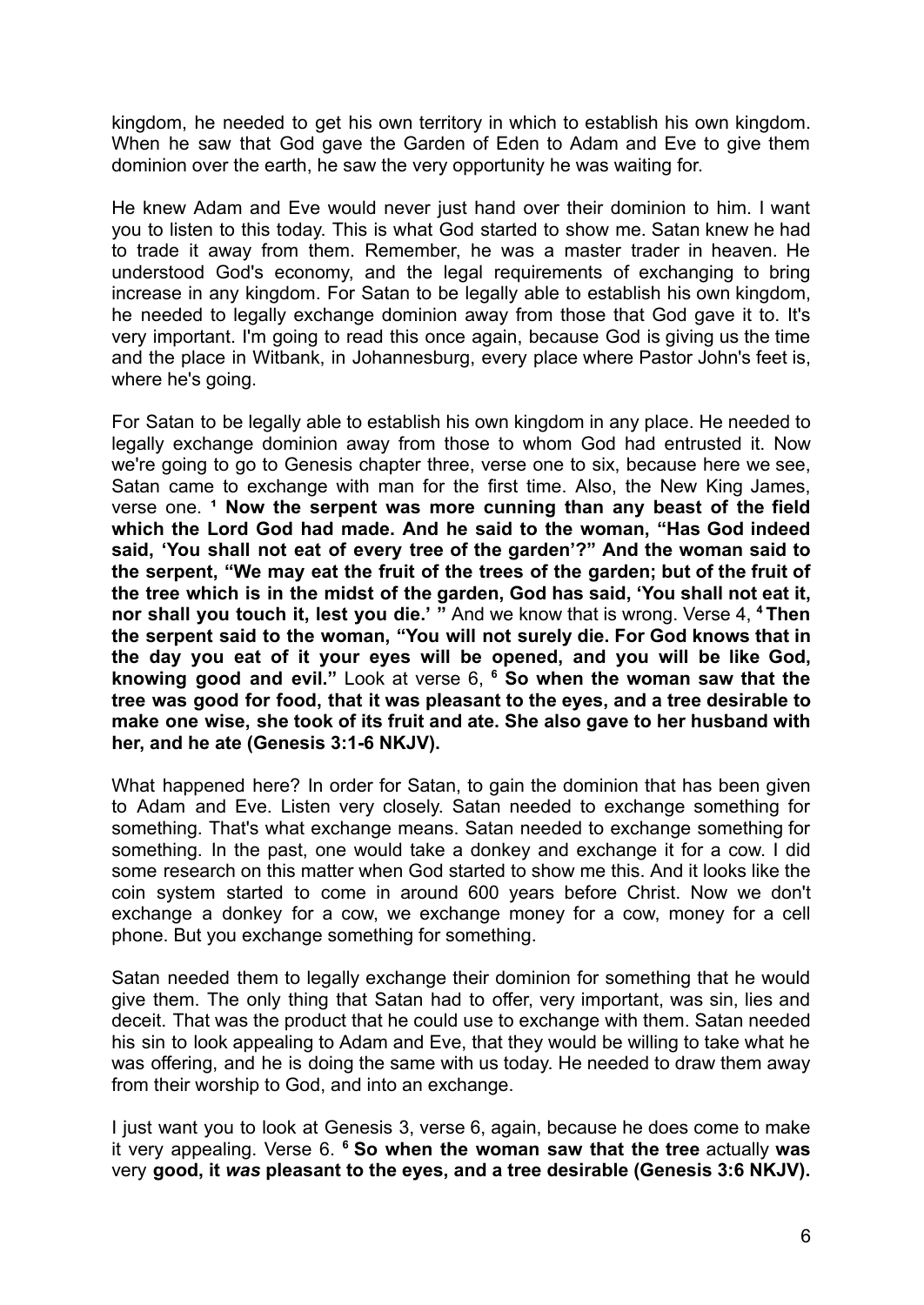It will not say, "desirable, if it was not desirable." He has to make it appealing, and he does that with us, too. We see he is questioning Eve. His first step was to engage her in conversation, to question the instructions that God gave them.

Remember what Pastor John said, Lucifer, his will, that he created to stand against the will of God became his platform. His platform was to go and tell the other angels that he is equal to God, and he convinced a third of the angels. You will remember when Pastor John ministered, my and your will is our platform, and who we actually worship, it's there where our power will come from. Sho.

We see Satan approaching Eve, with these questions to question the very instruction God gave them to obey. His first step was to engage her in conversation by introducing a question about the authority of God's Word. The moment she responded, he succeeded in pulling her away from worshiping God. He succeeded in turning her eyes away from God, and that gave him the moment he waited for. What was that? To put forth the bait to tempt her. He offered her the opportunity to be like God, and this is what our ears must hear. Temptation is always an opportunity to exchange with Satan.

Every time he is coming to tempt me and you, it's an opportunity to exchange with Satan, because the Bible says, "God will never tempt us." The moment the enemy tempts you and me, we are standing on his trading floor. Now we have a choice to make. Will we exchange with him, or will we exchange with God? He will always come to offer you and me something. But in order to get it, remember, he only has one product to offer, and its sin. He will always offer me and you something to get something. But in order to do that, we have to partake of sin. The moment you say "Yes", the moment you exchange with him, you are partaking of his product. If you accept the sin, he offers then Satan has the legal right to take something from you. A trade, an exchange, is something for something. This is very important to remember.

This is what happened with Adam and Eve. Eve was tempted to have an opportunity because it looked good, to have her eyes opened and be like God, knowing good and evil, never mind that she and Adam were created in the image of God. In order to have this what was now being offered to her, she had to disobey God and that was sin. Remember, at that very moment, she could have refused the enemy, but she did not. She chose to say "Yes" to the enemy. She chose to exchange with the enemy. She disobeyed God and partook of the sin and the moment she and Adam sinned; Satan now had the legal right to exchange with them. Because what he offered to them, they took. "You took my cow; I can take your donkey." Adam and Eve freely chose to exchange to take this sin and now Satan had the moment that he was waiting for, to legally exchange. He took their dominion, the dominion of the earth. We know the rest of this story. Adam and Eve were banned from the garden and listen to this; sin entered the world and now Satan had the start of his demonic kingdom, because he exchanged.

Remember what Pastor Sharon shared with us in *I Will Take the Children,* first message. *Babylon conquers spiritually and literally, spiritual warfare with the one true God is expressed in her earthly action of making war on God, against these people, and directly against His house.* Satan is coming to kill, steal and destroy, and to exchange our dominion away from us if we allow him. But we will not.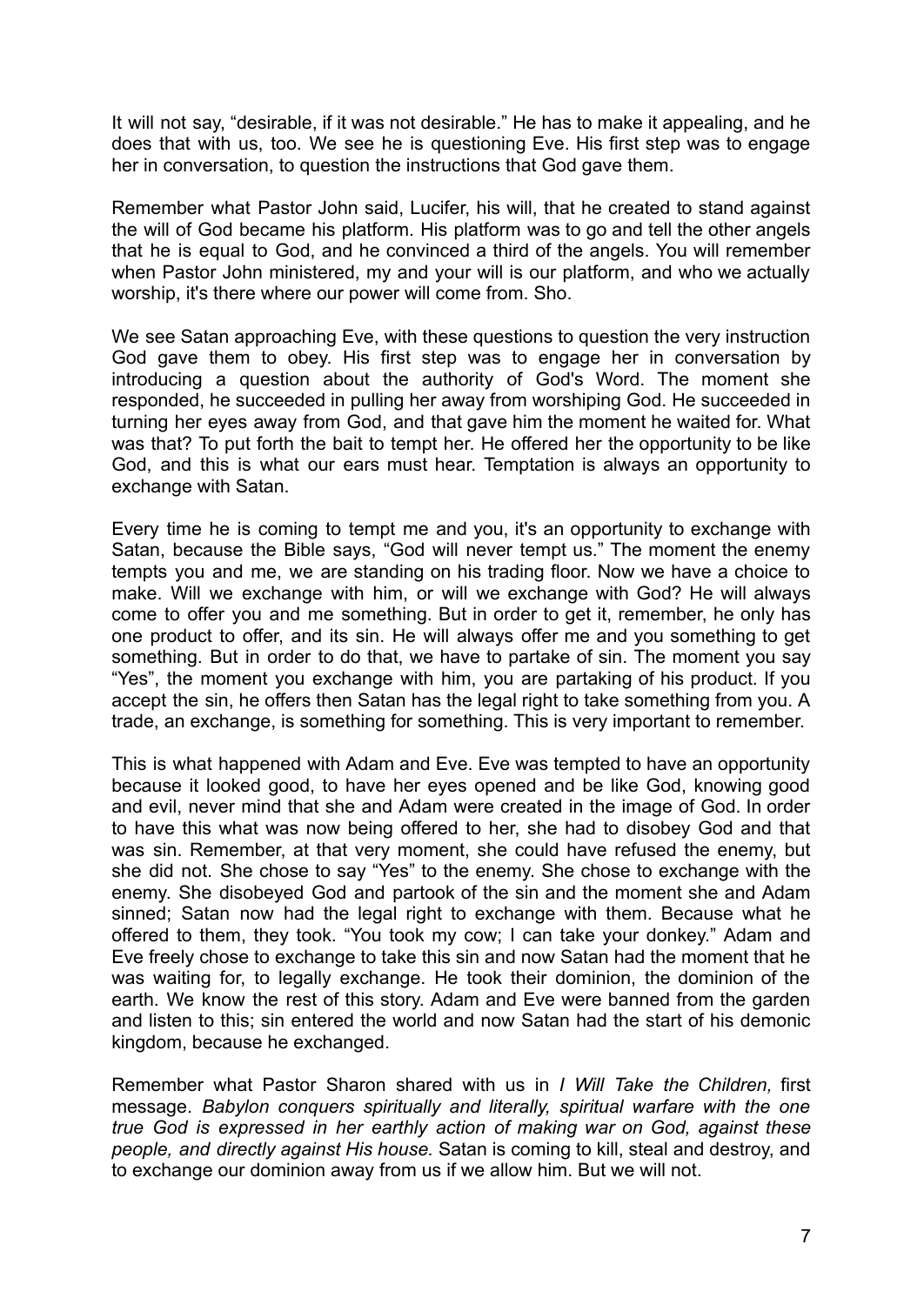I just want to take it to Isaiah 14, verse 12, in The Message Bible. Pastor John shared this, and I want you because the title of my message is, *Come out of Babylon, MiXchange*. Isaiah 14, verse 12 to 14 says, and the Message Bible really puts it in a wonderful way. **<sup>14</sup> What a comedown this, O Babylon! Daystar! Son of Dawn! Flat on your face in the underworld mud, you, famous for flattening nations!** From verse 13, to 14. **You said to yourself, "I'll climb to heaven. I'll set my throne over the stars of God. I'll run the assembly of angels that meets on sacred Mount Zaphon. I'll climb to the top of the clouds. I'll take over as King of the Universe!" (Isaiah 14:12-14 MSG).** That is what Satan said.

Pastor John said here. O Babylon, when the Bible talks about Babylon it refers to a system that is being created by the enemy. And we just saw how he went about… Here we see how Satan exchanges with Adam and Eve, to bring about the start of his demonic kingdom. So, the second slide that I have, here, I actually missed sorry, guys, my first slide… Next week, I think I will go back to that quite a bit. I just want to tell you, because actually, what I wanted to do was to minister all Pastor John's messages again, because he gave it to us, he gave it to us. But here you will see, Pastor John gave us this wonderful slide about the kingdoms.



There, you see the kingdoms in the middle, but you see devils in destruction. This is exactly what happened here. So, what happened here is, of course, the legitimate deception; because Satan had the right to exchange. Adam and Eve on the left, *alternative gods*, instead of obeying God, they started to listen to other voices. Adam and Eve disobeyed the Word of God. Self-will came in, division, compromise, and then specially second last here on the left, *overcoming Christians*. There's so much to say about what Pastor John already said about these slides, but I just wanted to show you, this is exactly, here are the kingdoms. This is overcoming Christians, and one of the strategies that the enemy is using to do that… We will look at some of the other slides as well today.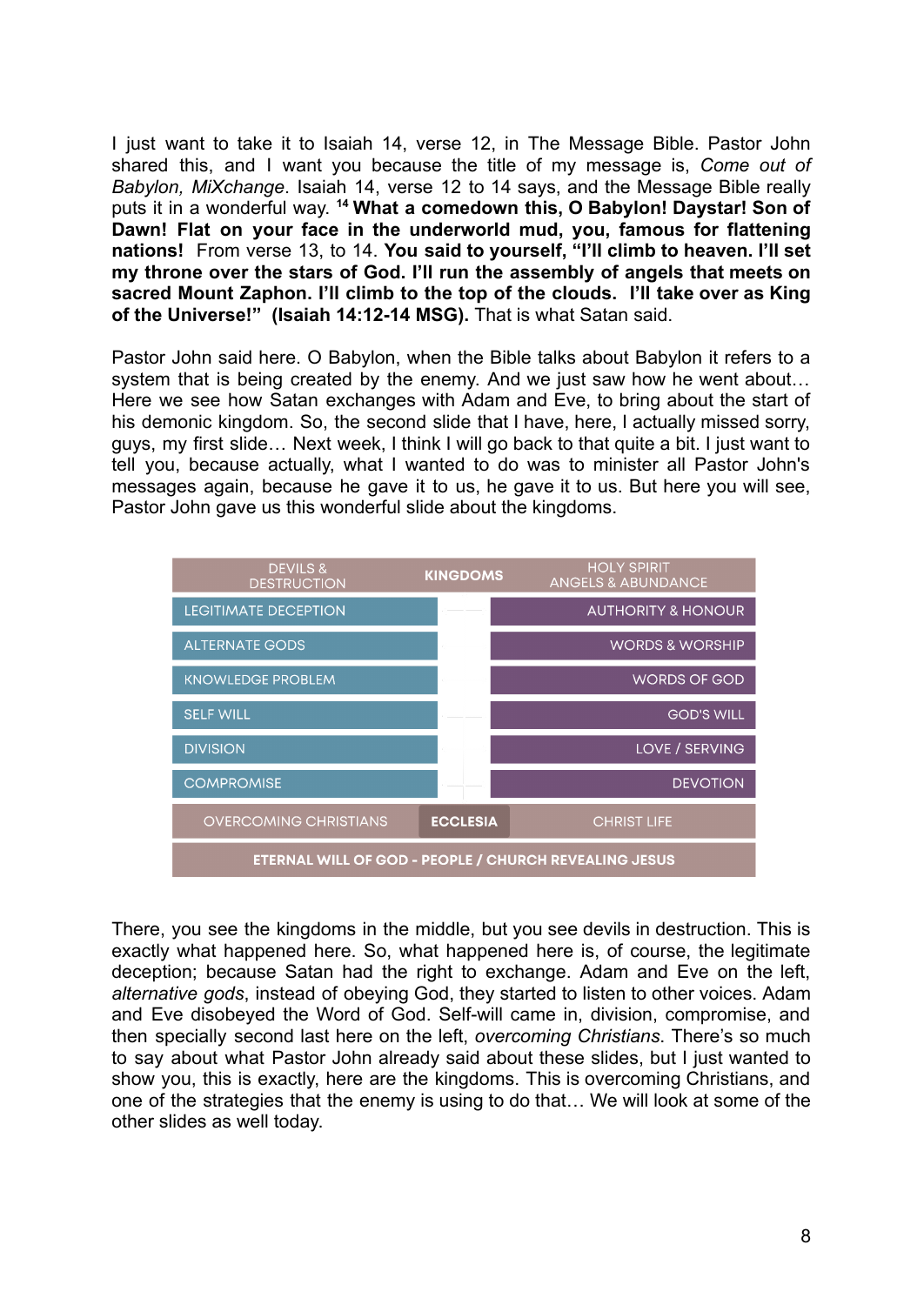Since the first time that Satan exchanged with Adam and Eve, Satan now continues to come in exchange with mankind. He wants to do that with you and me too. On a daily basis, he comes to offer sin to us, hoping we will freely choose so that he can keep on taking from us. When we are tempted, Satan can take, if we say "Yes" to his sin, he can take destinies, gifts and callings, blessings and strengths and all opportunities that belong to us in Christ Jesus. Every time we exchange with the enemy when he tempts us with sin, just like Adam and Eve, we give away part of our Godly inheritance. Every time you sin, you exchange with the enemy, you worship him instead of God.

Now, just remember, this is why it is so powerful and wonderful how God gave Pastor John, *MiXchange.* God wants to exchange with us, so that He can add onto our lives. But most people don't understand how His Kingdom works. So they want to gather for themselves, chase, and plan for themselves in the world system. Because for many people, that's the only thing that they know. But God wants us to come and exchange with Him. Satan wants to exchange our blessings away, so that we can live in so much less than what God actually has for us. So just to make a start here today, and there's more detail to come next Sunday.

This is why sin is so deadly. Think about fornication, you exchange your sexual purity for immorality. When you tell a lie, you exchange your integrity for dishonesty. When you slander and gossip about someone, you exchange the authority invested in your words, as a powerful speaking spirit, for self-righteousness. Satan comes with depression and fear. When you take the depression he offers, Satan has a right to take your joy.

Remember, an exchange means *something for something*. I just want to give you one or two more examples that the Holy Spirit pressed on my heart. For example, and this is true, it's just one of the many examples that we are going to talk about. Satan does make depression look appealing. How can this be? He does. He does it with self-pity, that will bring attention and people like that, "Oh, we can all see that things are very hard for you, we can all see that you try your best, but things are very difficult for you. We understand that you cannot overcome, you cannot be strong, you cannot. We understand life is tough for you. You cannot be part of what God is doing." When he is presenting depression to you, and you take it, he may take your joy.

Many people unknowingly have exchanged with the enemy. The enemy will come and tell you, "You can drink and party. Drink and party! You deserve to get away from all the demands of a hard life. Why must you be responsible and grow spiritually and be a blessing for the people around you? No! Party on, we understand you want to get away from things that are difficult for you!"

The moment you make the trade Satan can take from you. When the enemy tells you to gamble, the Lord just gave this to me. To buy a lottery ticket, you take the shortcut. You exchange with the god of luck. Get rich quickly. Satan comes immediately to take from you your financial blessings. Remember, it is an exchange. Why must you believe in your God that says, "I'm your source, and I'm your provider."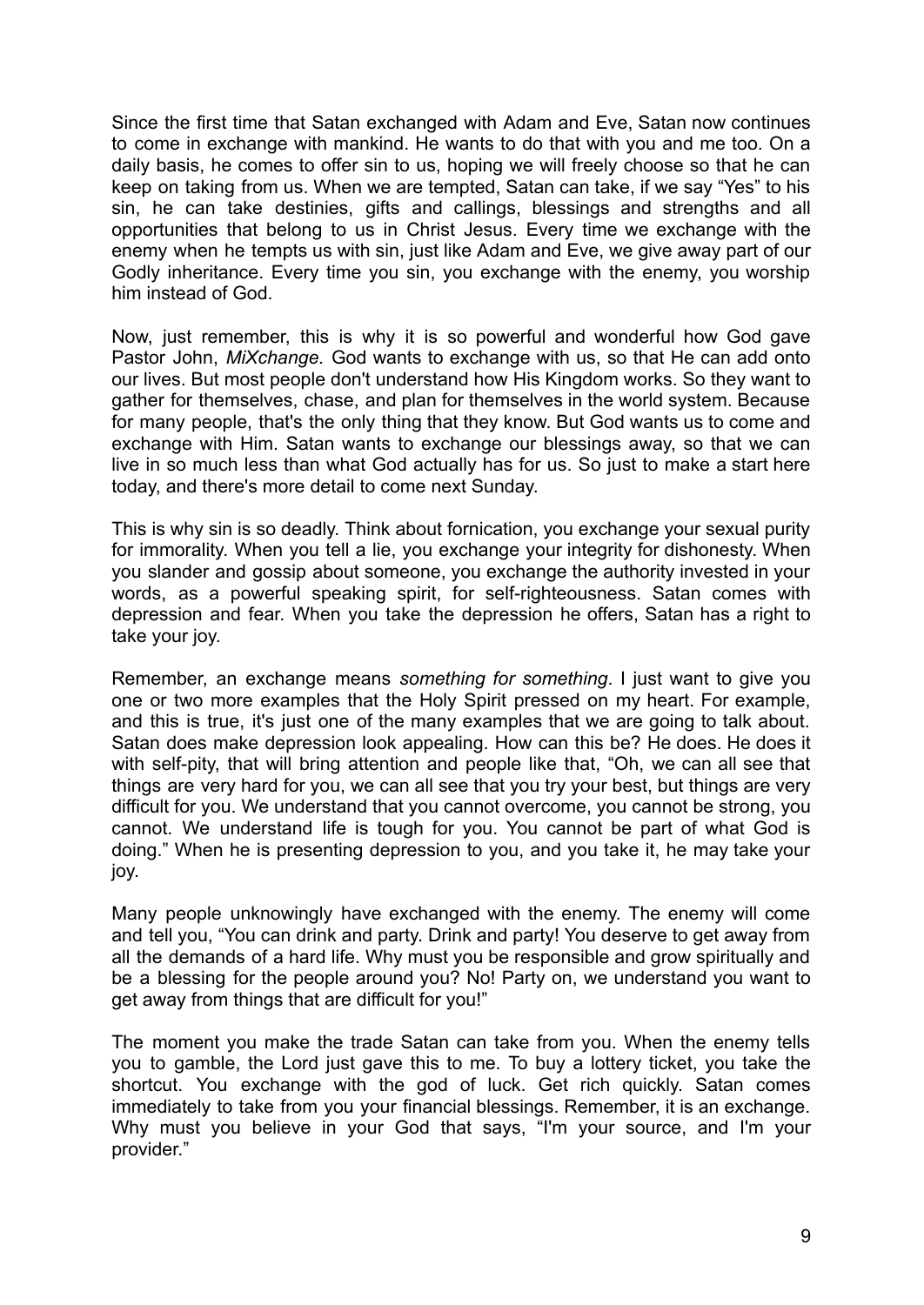Pastor John shared with us *I Will Take the Children Part 19, The prince of this world creates a system that tells you what your plan for your life should be. If he can get you to believe that he has the plan for you in the system, then you do not even have to think about it, because everyone else is doing it. Satan and his forces don't even have to fight you. They already have you handcuffed. So, little by little they steal all of your life. They steal your destiny, and they steal your very purpose.*

This word *MiXchange* that God gave Pastor John, as a congregation, we will never be the same. After the messages, *I Will Take the Children* and *What is Your More For,* our lives are now changing.

In the beginning of this year, Pastor John said, *the enemy has come with a big lie, because of the virus. He tried to separate the church.* But Pastor John said, *I've got good news for you. God knew a long time ago it was coming.* And when he said *I'm going to take the children, God says I'm breaking the hold that the world system that Babylon has and had over young adults and young children and breaking the mold they are no longer going to serve the world they are going to serve Me. They chose to exchange their future for a future with God. They chose to exchange with God.* We are all the little children here. We are all MiXchangers. But this is exactly the light and the revelation that God is bringing us with all these messages from Pastor John and Pastor Sharon.

The last slide, the oval one, please and thank you that Pastor John showed us. On the sixth of March this year in *The Power of Resurrection*, Pastor John shared with us, there you can see the heavenly beings, dominion and authority and angelic hosts, you've got the good angels of God. But then you also have the principalities and the powers. Pastor John says, *And they are legitimate rulers of this world, why are they legitimate? They are legitimate because men gave them legitimacy when they chose to follow themselves, rather than the plan of God.*



When you go to do business in a place that God has not sent and said you can, when you buy, when you do, when you disobey, when you just follow your own plan,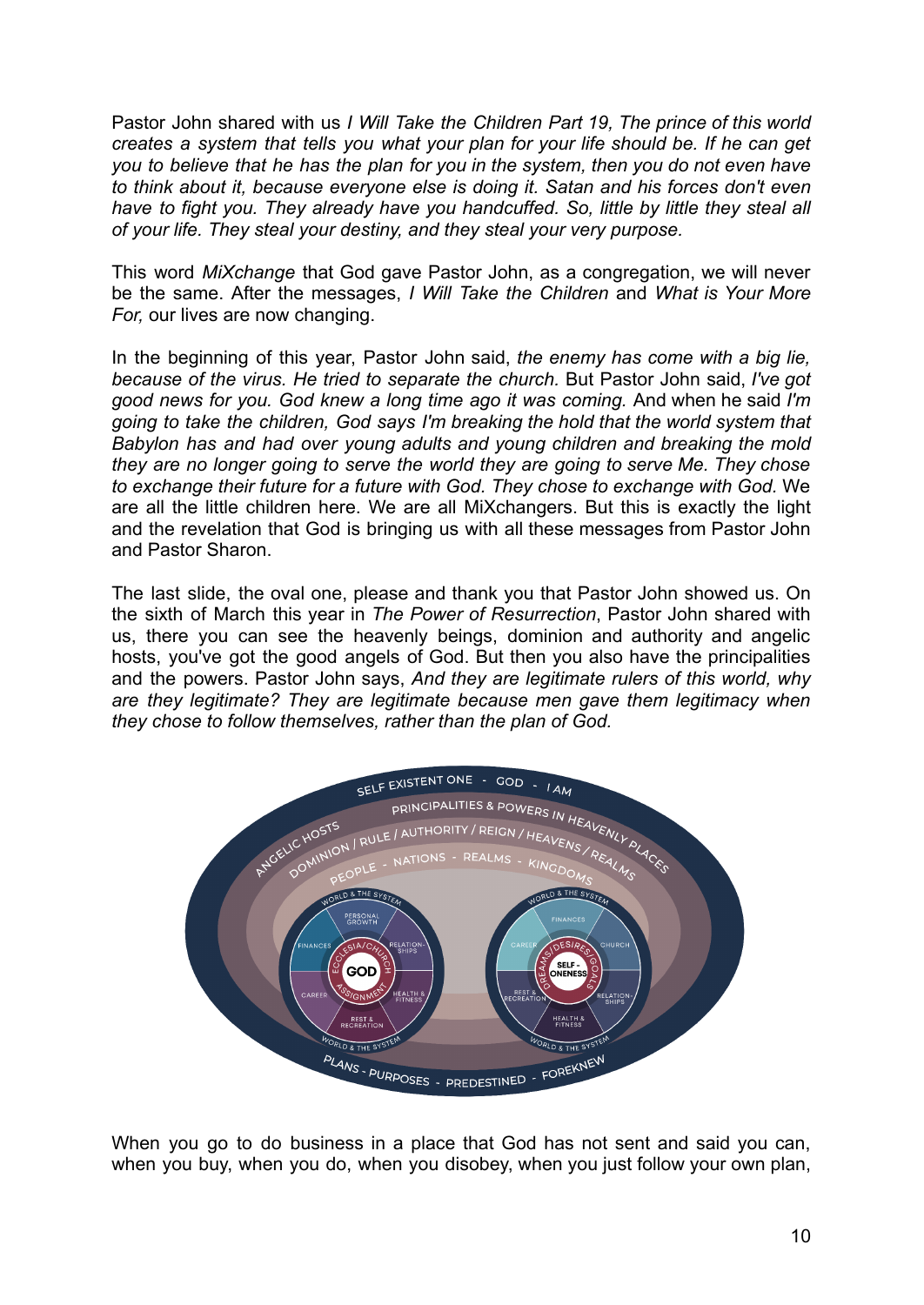every time the enemy says, "Thank you very much, thank you very much". You are in that self-oneness in making decisions. All of these are legal exchanges.

If we do not exchange with the enemy, he has nothing to build his kingdom with. Satan can only keep on building his kingdom if we keep on giving away our inheritance and our blessings. Everything that the Father has fashioned for us before the foundation of the world, he is after that. Here's the good news today. Next week, we will focus much on that; God instituted the principle of exchange, not satan. Satan thought that he had out-traded God.

I want you to see Revelations 13 verse eight today. God blessed me with this revelation when He just opened it up for me. By faith I knew, just like you, that the lamb was slain before the foundation of the world. The Lord said, "Yes, before the foundation of the world, the greatest exchange of the cross was made." Long before Satan thought he could come and exchange with mankind. **<sup>8</sup> And all the inhabitants of the earth will fall down in adoration** *and* **pay him homage, everyone whose name has not been recorded in the Book of Life of the Lamb that was slain [in sacrifice] from the foundation of the world (Revelations 13:8 AMPC).**

Why from the foundation of the world? Long before Satan thought he could come and trade this way, dominion of the earth was lost through the exchange with Adam and Eve. But it all is won back, buy the greatest exchange of all times; the cross, the cross of Jesus Christ. Second Corinthians five verse 21, New King James; **<sup>21</sup> For He made Him who knew no sin** *to be* **sin for us, that we might become the righteousness of God in Him (2 Corinthians 5:21 NKJV).** Look at this exchange, He became sin, so that He can take my and your sin and exchange that with His righteousness.

Now, next week, we're going to look at something very important. You have to call sin, sin, otherwise you can't exchange. Lip service will not do. We're going to look at one John nine next week. You have to freely come and admit that you have sinned. Lip service can't be exchanged for God's righteousness, if we want to exchange with our Lord, glory to God. Next week we will really focus on that. I just want to give you a glimpse, because now when you are going to read the Bible, this is the power that we have in Christ Jesus; in Isaiah 53 verse 5, we know it, we love the Word of God. **<sup>5</sup> He was wounded for** my **transgressions**. Do you see the exchange? **Bruised for** my **iniquities (Isaiah 53:5).** "Lord, I exchange my iniquities for all the bruises on Your body, because I am healed." I'm going to show you Isaiah 60, God says: "Come to Me, I will exchange My beauty for your ashes." It's time that we come and exchange the ashes, ashes of our lives, for His beauty. The garment of praise for the spirit of heaviness, the oil of joy for mourning; can you see? I'm just touching on a few here.

He became poor so that you and I can become rich. It's time that we exchange with our heavenly Father only. Hallelujah. Hallelujah. I'm going to end with two very important passages of scripture that I want to show you today, to lay the foundation for where we are going next week.

I want you to see that the very thing we've got to do, and to refuse Satan; I want you to see that Jesus was tempted, just like you and me, to exchange with Satan but He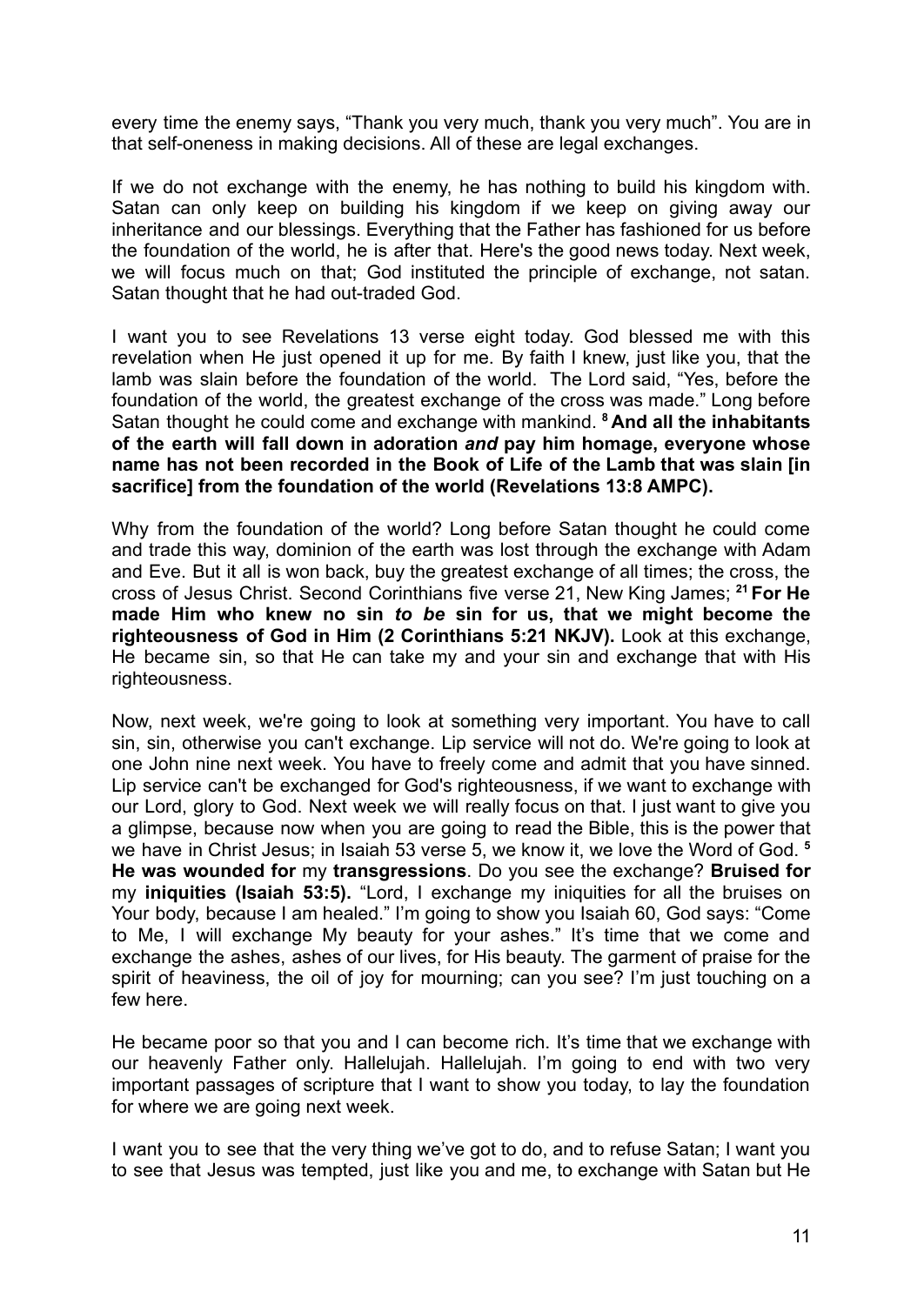refused. Let's go to Matthew, chapter 4, verse 1 to 11, New King James: <sup>1</sup> **Then Jesus was led up by the Spirit into the wilderness to be tempted by the devil. <sup>2</sup> And when He had fasted forty days and forty nights, afterward He was hungry. <sup>3</sup> Now when the tempter came to Him, he said, "If You are the Son of God, command that these stones become bread" (Matthew 4:1-11 NKJV).** Remember, he's always coming with questions, like Pastor John said, to Eve: "Did God say…?" He's coming to Jesus: "If you are the Son of God…"

Verse 4, **<sup>4</sup> But He answered and said, "It is written, 'Man shall not live by bread alone, but by every word that proceeds from the mouth of God.' " <sup>5</sup> Then the devil took Him up into the holy city, set Him on the pinnacle of the temple, <sup>6</sup> and said to Him, "If You are the Son of God, throw Yourself down (Matthew 4:1-11 NKJV).** Now he's testing, and we will look at it next week; he was now testing the pride of Jesus, because, "Jesus, surely you're the man. You can just snap your fingers and they will come and assist you." We will look at what the enemy did in the way that he came to tempt Jesus, the way that he comes for us.

He said **<sup>6</sup> "If You are the Son of God, throw Yourself down. For it is written: 'He shall give His angels charge over you,' and, 'In** *their* **hands they shall bear you up, Lest you dash your foot against a stone.' "** Come on, this is when you talk to people and someone offends you, or you're in a situation when you want to say to someone: "Do you know who you're talking to?" We all understand all of these things, the lust of the flesh, the pride of life; we will talk about it next week.

Verse 7, ⁷ **Jesus said to him, "It is written again, 'You shall not tempt the Lord your God.' "** ⁸ **Again, the devil took Him up on an exceedingly high mountain, and showed Him all the kingdoms of the world and their glory.** ⁹ **And he said to Him, "All these things I will give You if You will fall down and worship me" (Matthew 4:1-11 NKJV).** Can you see, he wants to be worshiped like our Father. He's after that, he wants you to trade with him because then you worship him, because you obey him and not our heavenly Father.

Notice that Satan showed Jesus very enticing things. Why do I say that? He drew Jesus' vision to things that were indeed very tempting. "How can it be tempting to Jesus?" Satan tempted Jesus like he tempts all men. He tempted Jesus; he made Jesus the offer to worship him: "I will give you all these kingdoms and the world, and their glory." It was quite an offer. "Why?" Satan was offering Jesus something that Jesus knew would be His, one day, all the kingdoms. But Satan offered it just like a get rich quick scheme, because: "Jesus, you can have all of this without going to the cross."

Satan was offering Jesus a shortcut to the same destination. Jesus was really tempted. Look at Hebrews 4, verse 15, I want you to see this today: **<sup>15</sup> For we do not have a High Priest who cannot sympathize with our weaknesses, but was in all** *points* **tempted as** *we are, yet* **without sin (Hebrews 4:15 NKJV).** He did not make the exchange with Satan. Jesus understood the concept of exchange very well. Jesus was not going to worship anyone but His Heavenly Father. He would only worship the One True God. Jesus refused the opportunity to exchange with the enemy. Why is all of this so important for us to understand? Now that we understand, it's all about *my exchange*. That Satan is coming; daily do we have this opportunity.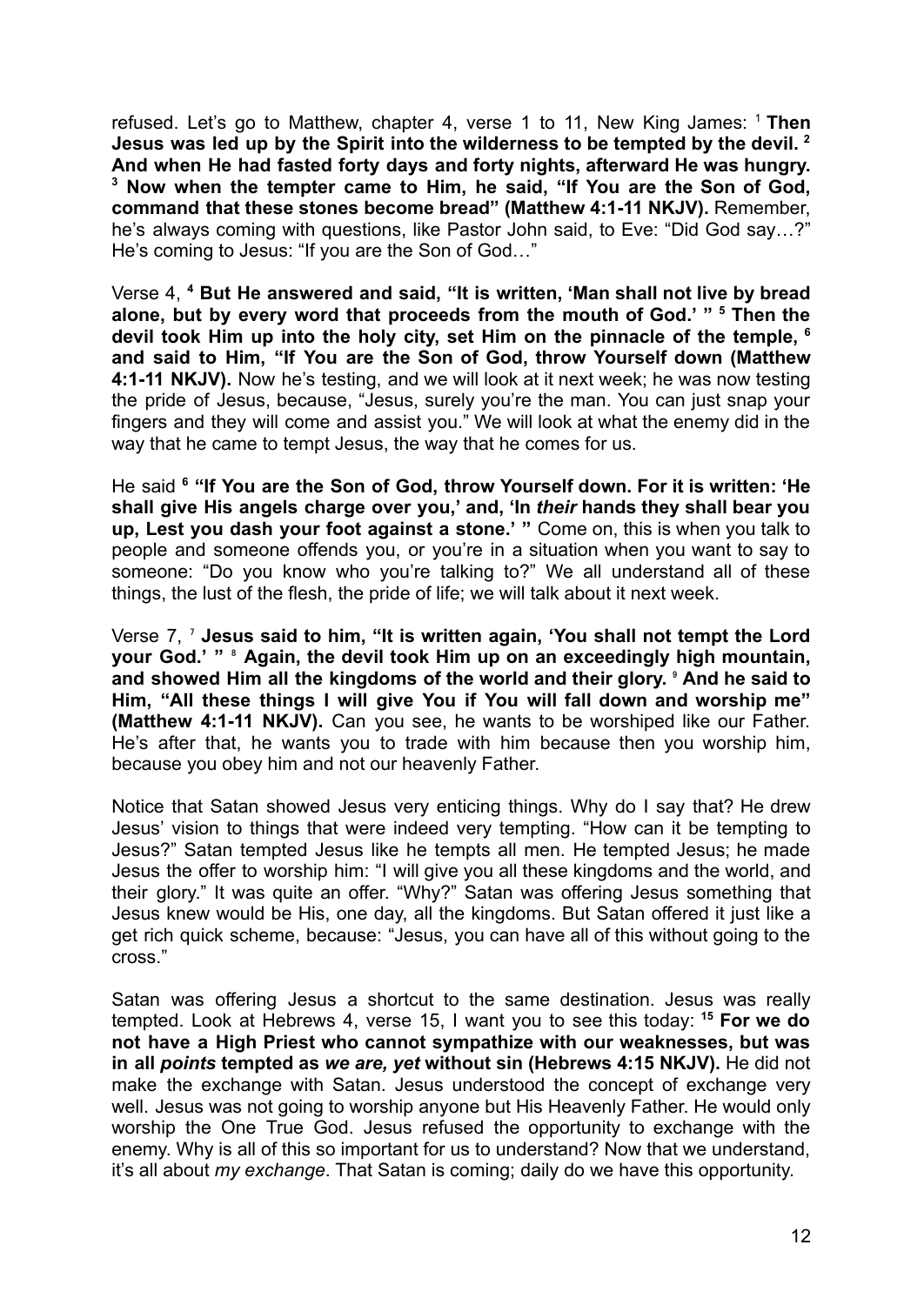God has a kingdom, and Satan has a kingdom. Both exist in the spirit, but their fruit is manifested on the earth. There's two economies. Both expanding everyday through the actions and decisions of men and women like you and me. So, I want to end today, and we will pick this up next Sunday to show you the details of this. What has Jesus to say about this in the New Testament? Is there anything at all? Do we just come from Ezekiel and Isaiah?

I want you to go to Luke chapter 19, verse 11 to 27. Before I read that; everyday when we obey God it brings increase to His kingdom. That means when we obey God, we do what He's telling us, we go where He's telling us and directing us to go; not following our own plans because we are so impacted and influenced by Babylon.

Luke chapter 19, verse 11 to 27. This one I'm reading from the old King James, and some of you who are here with us for a bit longer, you will recognize the message of Pastor John in this and that's why I chose the old King James. **<sup>11</sup> And as they heard these things, he added and spake a parable, because he was nigh to Jerusalem, and because they thought that the kingdom of God should immediately appear.** So, we're talking about the kingdom of God, verse 12: **<sup>12</sup> He said therefore, A certain nobleman went into a far country to receive for himself a kingdom, and to return (Luke 19: 11-12 KJV).** This is very important. **<sup>13</sup> And he called his ten servants, and delivered them ten pounds,** the other translation says Ten Minas, **¹³ and said unto them, occupy till I come (Luke 19: 13 KJV).** Now, I just want to stand still here because this is just the way God is speaking to me. You will remember Abraham asked God for the city of Sodom and Gomorrah, he started at 50 and God permitted him to end at ten.

Ten righteous people that will exchange with God so that He can spare cities and take nations. We are back to the ten in righteous living before God, in the Ecclesia following God. **¹³ …he called his ten servants, and delivered them ten pounds,** look at verse 14: **<sup>14</sup> But his citizens hated him…** In the first message, the A team listened to that again here in the week of the messages, *I Will Take the Children,* Babylon hates Jesus, hates God. Look at verse 14, <sup>14</sup> But his citizens hated him, **and sent a message after him, saying, We will not have this man to reign over us.** And now look at verse 15, **<sup>15</sup> And it came to pass that when he had returned, having received the kingdom, then he commanded these servants to be called unto him, to whom he had given the money, that he might know how much every man had gained by trading (Luke 19:14-15 KJV).**

How much are you gaining by exchanging? With who? How do you do it? *My exchange.* **<sup>16</sup> Then came the first, saying, 'Lord, thy pound hath gained ten pounds.' <sup>17</sup> And he said unto him, 'Well done, thou good servant; because thou hast been faithful in a very little, have thou authority over ten cities.'** Can you see where we are once again, in the kingdom of God, the ones that want to choose and obey God, exchange with Him, live in the kingdom of God, understand Kingdom economies, it comes to authority over ten cities. We are back to the righteous, the ten, righteous.

Verse 18.**<sup>18</sup> And the second came, saying, 'Lord, thy pound hath gained five pounds.' <sup>19</sup> And he said likewise to him, 'Be thou also over five cities.' <sup>20</sup> And**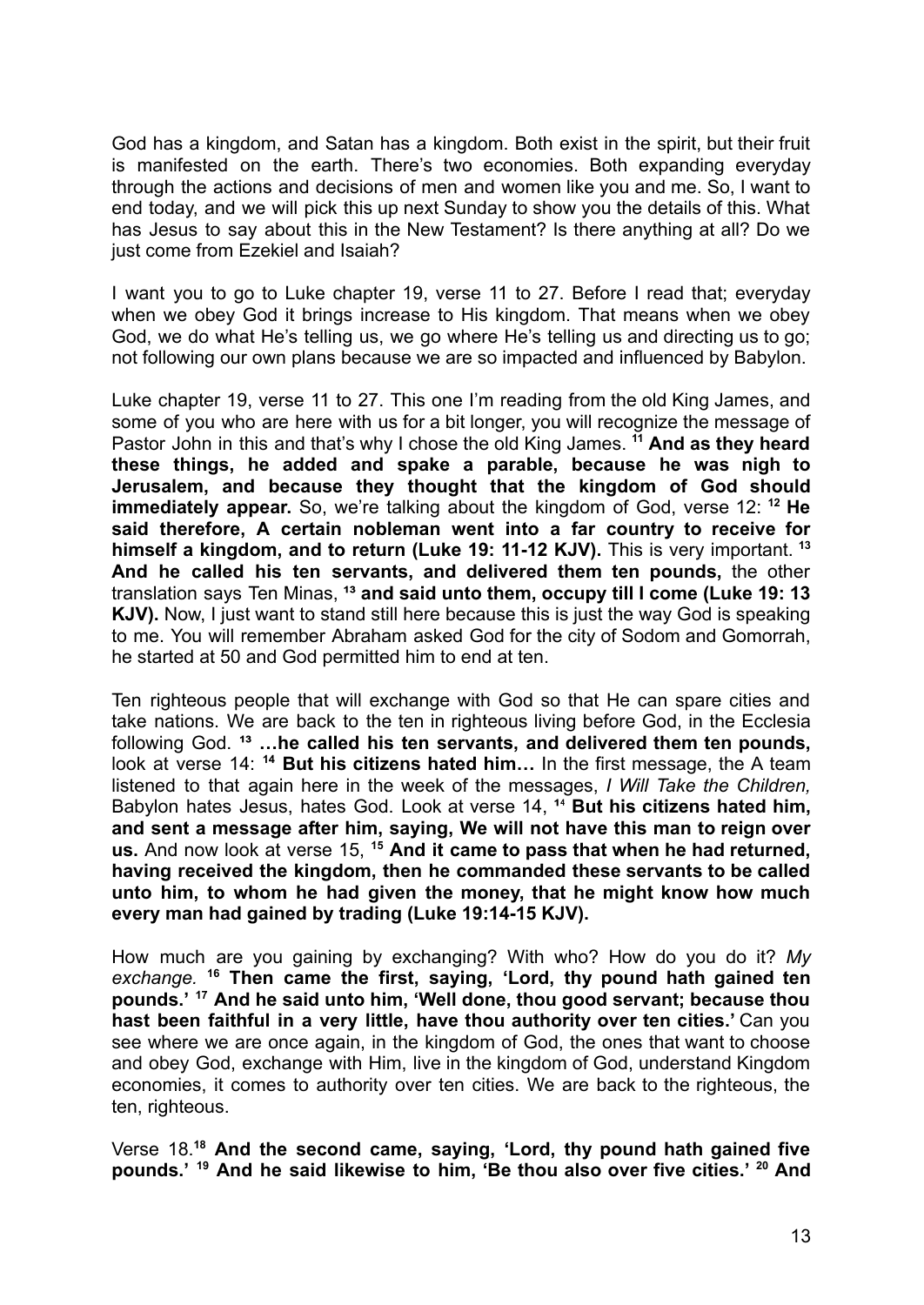**another came, saying, 'Lord, behold, here is thy pound, which I have kept laid away in a napkin. <sup>21</sup> For I feared thee, because thou art an austere man: thou takest up what thou layest not down, and reapest what thou did not sow.'** Verse 22; **<sup>22</sup> And he said unto him, 'Out of thine own mouth will I judge thee, thou wicked servant.** But now please understand how many times we spoke about this Pastor Sharon explained it to us again, *wicked* means *twisted ways.* It means it's not God's ways. It's your own way. This is exactly what the kingdom is. Our Lord Jesus, a kingdom, a kingdom with a king, and the commands and the ways that work in a kingdom.

Then verse 23, **<sup>23</sup> Why then gavest not thou my money unto the bank, that at my coming I might have required mine own with interest?' <sup>24</sup> And he said unto them that stood by, 'Take from him the pound and give it to him that hath ten pounds.' <sup>25</sup> And they said unto him, 'Lord, he hath ten pounds!' <sup>26</sup> 'For I say unto you, that unto every one that hath shall be given; and from him that hath not, even that which he hath shall be taken away from him.** And verse 27, **<sup>27</sup> But those mine enemies, who would not that I should reign over them, bring them hither and slay them before me'" (Luke 19:14-27 KJ21).** This is quite a parable.

The disciples thought the kingdom of God would appear immediately. Maybe, and I can just imagine we all would have thought that because they've been with Jesus, they've seen Him perform miracles, they've seen the dead being raised, blind eyes opened, food multiplied. They thought that the kingdom was about right there to manifest. But Jesus spoke this parable to correct their thinking. He wanted them to understand that for the kingdom to come, it was going to take some exchanging, that must still happen.

God is looking at you and me to see how we are exchanging every day. What will we say, when we stand before Him? And next week in a bit deeper way, God gave them actually very little in the ten pounds, but God says, "Faithful in the little, and then you will be faithful in much."

Now I want to make this statement because we will also go into greater depth about this. This trading is not for everyone, the nobleman only calls for His servants, those already serving in his house, he's not calling the lawless. This is very important when we talk about the Ecclesia. They are in submission to the master already serving his house. Only those can be entrusted to take care of his finances. His economy while he is away. This is very important for us.

This trading is not for the lawless and anyone just to become and part, those who were not his servants, they can have no part in his economy. The citizens who were not part of his household; it says "they hate God." Just as much as our money has a voice. It's going to become very clear here among us how we will choose to exchange; my exchange, your exchange; daily in the kingdom of God. This is so huge. You know what I mean? When Pastor John ministered that message last Sunday, I could not type fast enough where I was sitting. Pastor John, what was the title and what is the title of his message? *Flipping the Coin for the Truth*. It's all about how we choose to exchange. Praise the Lord. Praise the Lord. Let's pray.